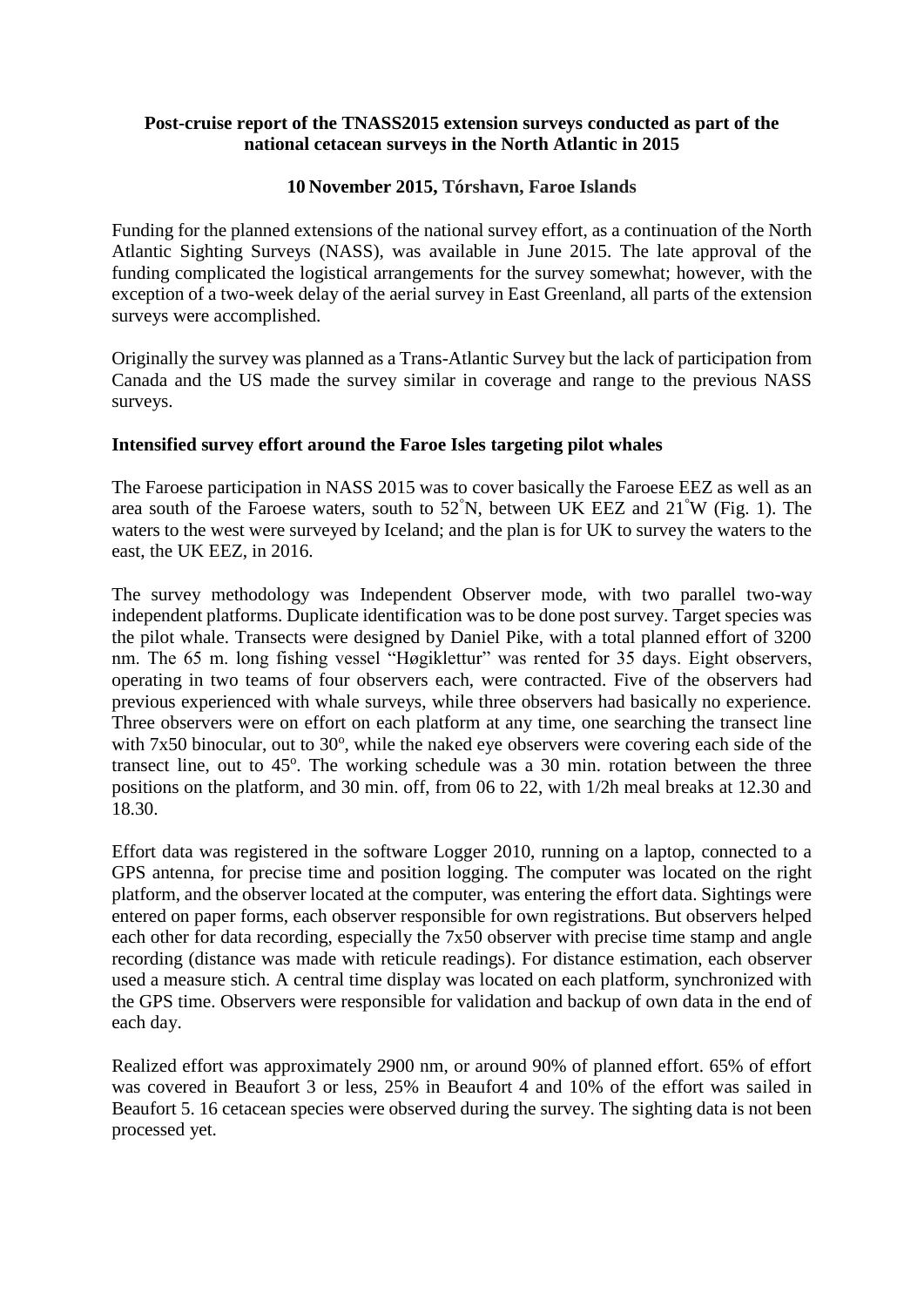For more precise estimation of pilot whale group size, the idea was to use a drone to film compact groups from above, and compare with the group size estimates by the observers. During the survey, it was possible to film around eight individual groups by the drone. These data have not been analysed yet. The plan was also to tag some individuals from groups of pilot whales, with satellite transmitters, in order to follow the movements and distribution in the period during and after the survey. The combination of pilot whales presence and good weather was uncommon, and only one attempt was made to approach pilot whales from an inflatable. The whales avoided the boat, and it was not possible to come sufficiently close to the whales to deploy the tags.



**Fig. 1.** Transect line covered by the Faroese ship-based survey effort in 2014.

## **Surveys of East and West Greenland**

Aerial surveys of East and West Greenland were conducted between 15 August and 1 October 2015. The East Greenland coastal area was covered between 18 August and 27 August after initial observer training off the coast between Eyiafjördur and Skjálfandi Bay on 17 August. The survey platform was a high-winged twin engine DeHavilland Twin Otter charted from Norlandair and equipped with four bubble windows and a long range fuel tank. Observations were made independently from a front and a rear platform with a total of four observers. The observers were instructed to record data on time at first detection, angle abeam measured with Suuno inclinometers, group size and species. Recording of observations was done on Sony Dictaphones and on a specially developed recording system for aerial surveys developed by Remote Geo (3307 South College Ave. Fort Collins, Colorado) that included high definition video monitoring of the trackline with georeferenced GPS track and individual observer recordings.

Weather conditions were favourable during the survey of East Greenland however in West Greenland the alternating fog and wind provided limited windows with acceptable survey conditions with sea states less than 4. Parts of the northern area in West Greenland planned to be included in the survey could not be covered due to inclement weather conditions.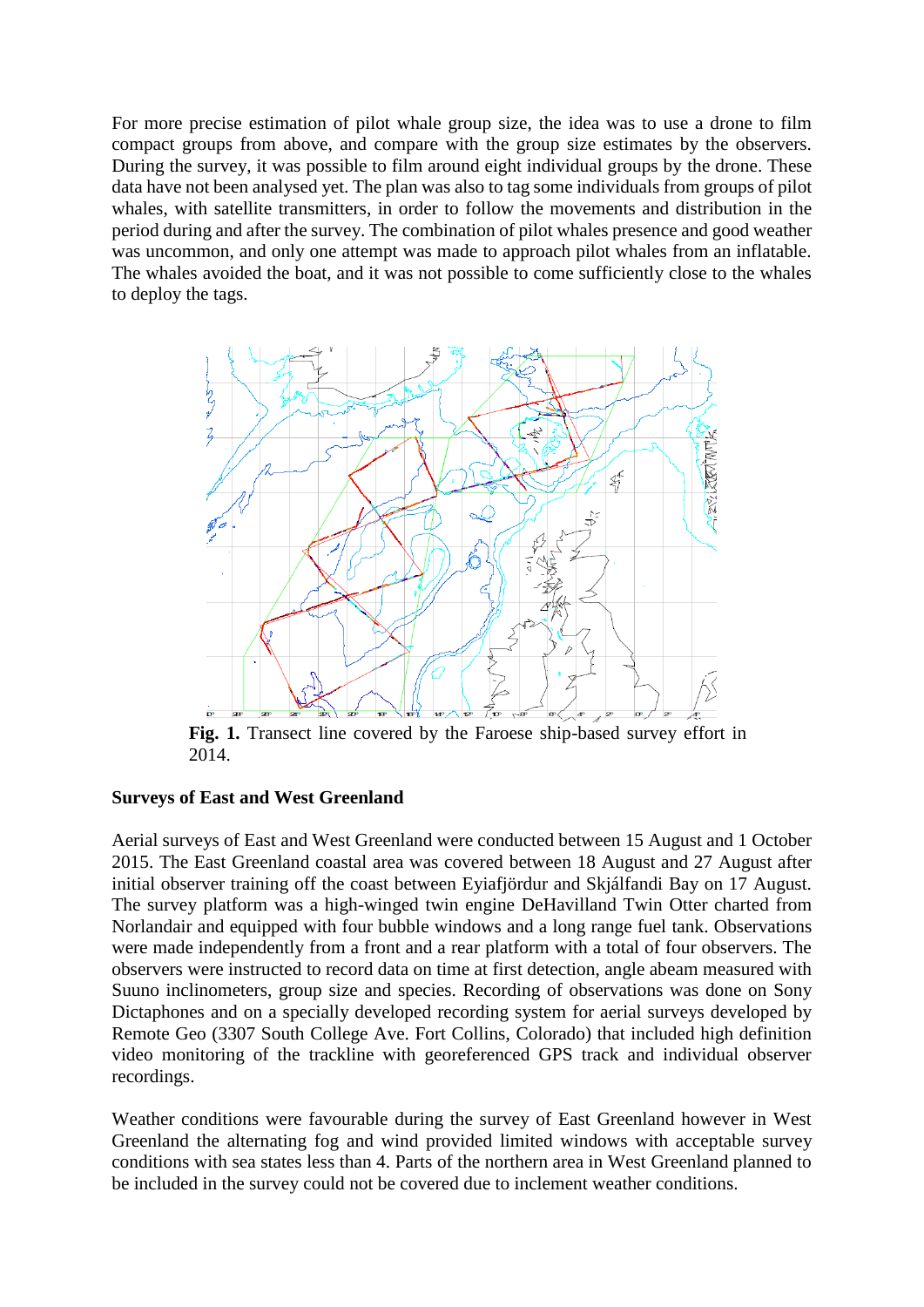The total survey effort under acceptable conditions included 4,064 km in East Greenland and 9,235 km in West Greenland. The distribution of realized survey effort under acceptable conditions is shown in Fig. 2.

The total number of sightings was 564 and the distribution on species and East and West Greenland are indicated in Table 1.

The analyses of the survey results will include corrections for perception bias estimated from the double observer trials and availability bias will be addressed by telemetry studies of the time the animals are available to be detected at the surface. Data from telemetry studies are available for minke whales, humpback whales and harbour porpoises.

**Table 1.** Distribution of sightings and areas for the aerial surveys in East and West Greenland. The sightings include unique sightings seen by either the front or rear survey platforms.

| <b>Sightings</b>             | <b>Right side of plane</b> |           |                  | Left side of plane | Both sides of plane | <b>TOTAL</b>   |         |
|------------------------------|----------------------------|-----------|------------------|--------------------|---------------------|----------------|---------|
|                              |                            |           |                  |                    |                     |                |         |
|                              | East                       | West      | East             | West               | East                | West           |         |
|                              | Greenland                  | Greenland | Greenland        | Greenland          | Greenland           | Greenland      |         |
| Minke whale                  | 11                         | 12        | 8                | 9                  | 19                  | 21             | 40      |
| Fin whale                    | 59                         | 20        | 58               | 12                 | 117                 | 32             | 149     |
| Humpback whale               | 34                         | 11        | 45               | 8                  | 79                  | 19             | 98      |
| Blue whale                   | $\mathbf{0}$               | $\theta$  | 1                | $\mathbf{0}$       |                     | $\overline{0}$ |         |
| Sei whale                    | $\boldsymbol{0}$           | 1         | $\overline{0}$   | $\overline{0}$     | $\theta$            | 1              |         |
| Sperm whale                  | 3                          | 4         | $\boldsymbol{0}$ | 1                  | 3                   | 5              | $\,8\,$ |
| Bottlenose whale             | $\overline{0}$             | 5         | $\overline{0}$   | 8                  | $\mathbf{0}$        | 13             | 13      |
| Killer whale                 | $\overline{2}$             |           | $\overline{2}$   | $\mathbf{0}$       | $\overline{4}$      |                | 5       |
| Long-finned pilot<br>whale   | 4                          | 22        | $\boldsymbol{0}$ | 18                 | 4                   | 40             | 44      |
| White-beaked                 |                            |           |                  |                    |                     |                |         |
| dolphin                      | 9                          | 14        | 13               | 14                 | 22                  | 28             | 50      |
| Harbour porpoise             | $\overline{c}$             | 44        | $\overline{0}$   | 11                 | $\overline{2}$      | 55             | 57      |
|                              |                            |           |                  |                    |                     |                |         |
| Unidentified small           |                            |           |                  |                    |                     |                |         |
| whale                        | $\overline{c}$             | 2         | $\boldsymbol{0}$ | $\boldsymbol{0}$   | $\overline{2}$      | $\overline{2}$ | 4       |
| Unidentified<br>medium whale |                            | 1         | $\boldsymbol{0}$ | $\boldsymbol{0}$   |                     | 1              |         |
| Unidentified large           |                            |           |                  |                    |                     |                | 2       |
| whale                        | 26                         | 3         | 30               | 4                  | 56                  | 7              | 63      |
| Footprint                    | 7                          | 3         | $\overline{7}$   | 12                 | 14                  | 15             | 29      |
|                              |                            |           |                  |                    |                     |                |         |
| Sum                          |                            |           |                  |                    |                     |                | 564     |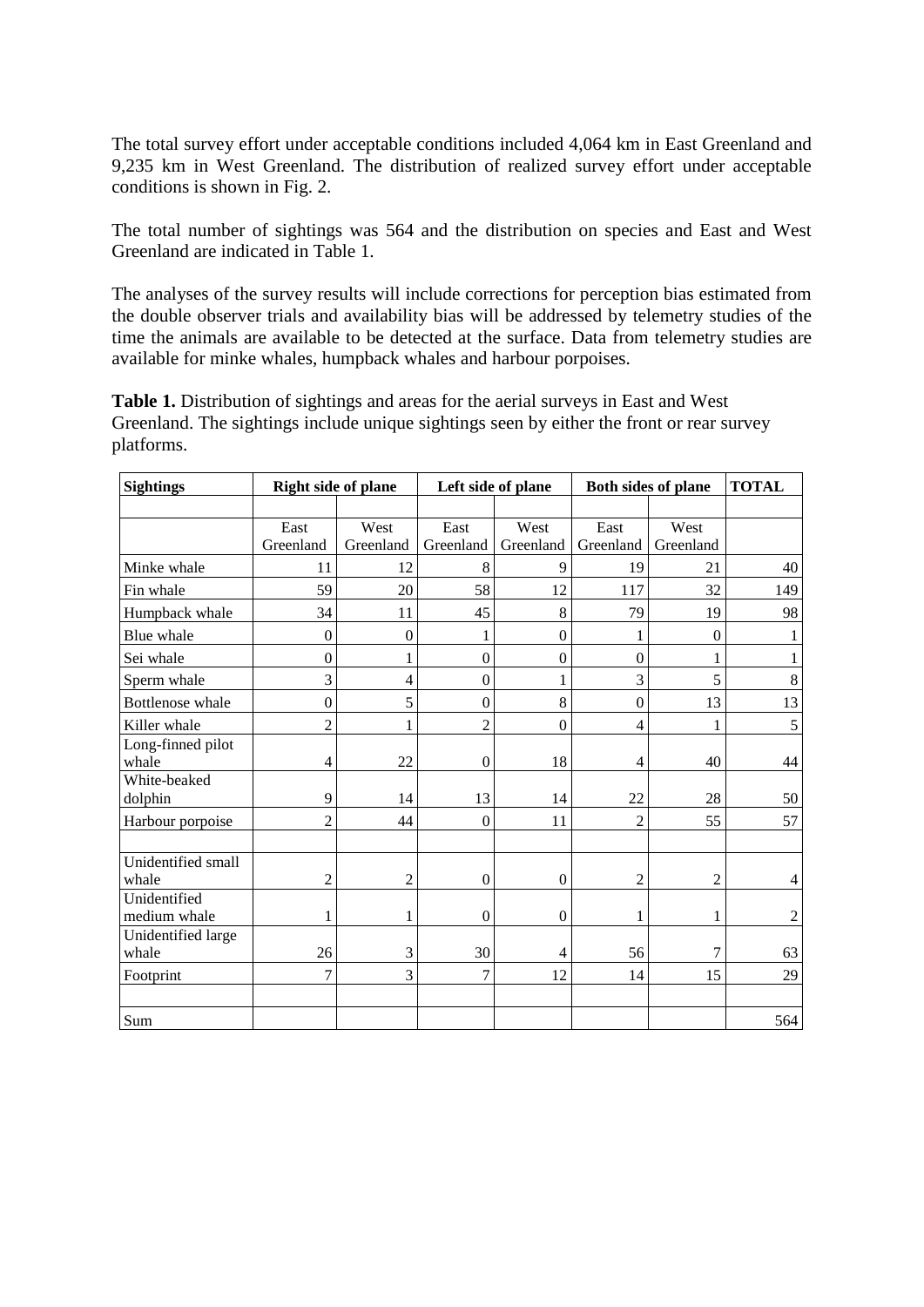



# **Surveys of the Jan Mayen area and the Norwegian Sea**

The surveys were conducted from the M/S Fisktrans (57.3m) over the period 22 June to 30 August 2015 with a double platform design, based on the methods adopted for the Norwegian national surveys with minke whales as the target species. The surveys involves two independent symmetrical platforms and tracking of minke whales. It was divided into three survey periods and finally the last week was dedicated to sampling of biopsies and photo ID. The first and third survey period was conducted within the originally planned EW are (coastal and eastern Norwegian Sea), while the second period (13 July to 2 August 2015) was dedicated to the Jan Mayen area.

In the Norwegian Sea (EW) about 55 % of the planned transect was covered in primary search mode (Fig. 3). The coverage seems to be about as in 2011 for the Norwegian Sea. For Jan Mayen numbers are not yet available, but apparently also there about 50 % of the planned transects were covered in primary search mode.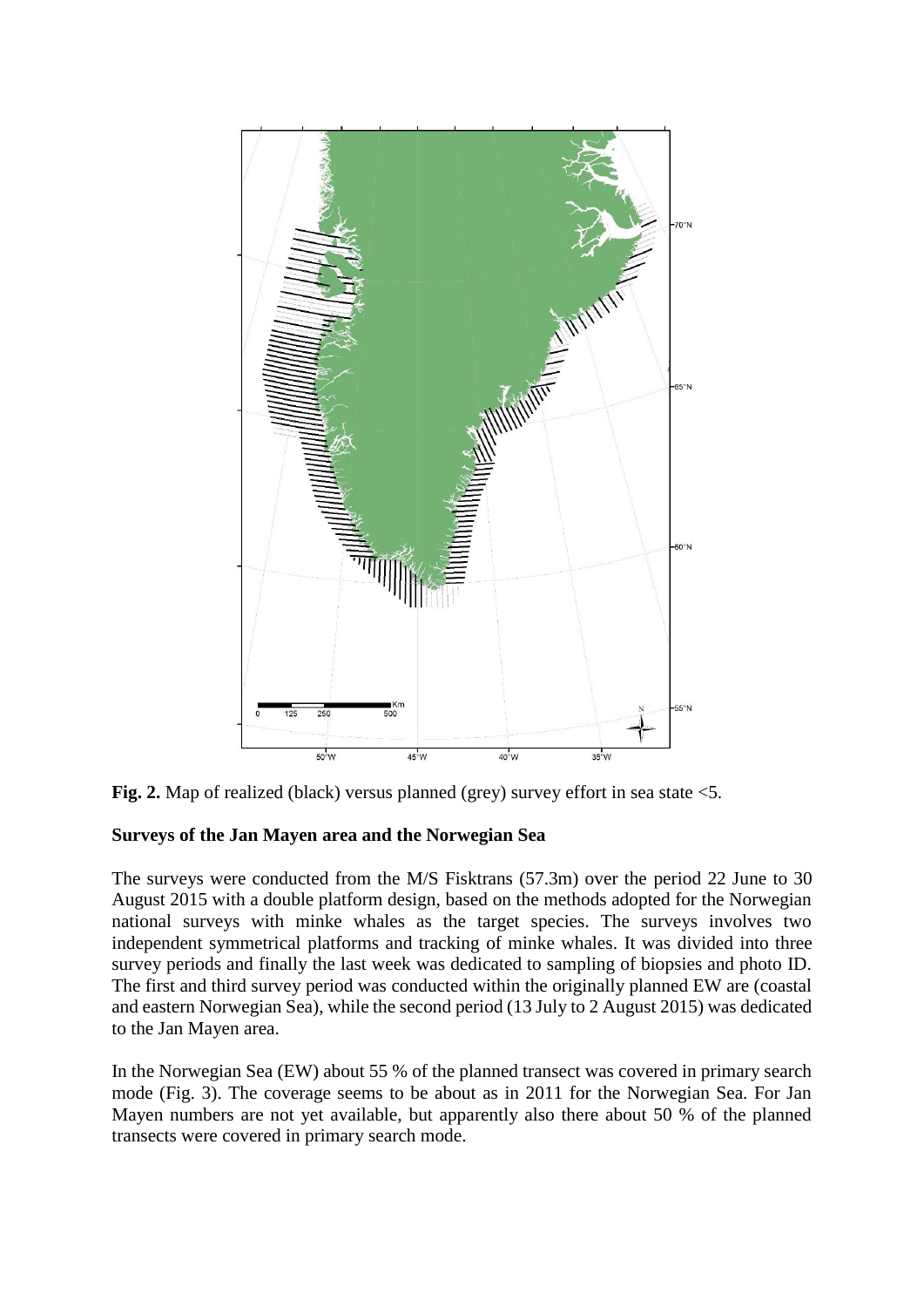The number of sightings of groups are distributed by species and area are shown in Table 2. For the Norwegian Sea the total impression was that there were few sightings and many of them in the northeast, off North Norway. There were few minke whale sightings, and these were thinly distributed over the area but none were seen in coastal areas south of Vestfjorden. Fin whale sightings were made off North Norway, and there were perhaps more fin whale sightings in this area than in earlier surveys.

For the Jan Mayen area, the initial impression is that relatively few baleen whales were seen and minke whales were mainly seen in the northeastern part of CM3.

**Table 2.** Preliminary summary of sightings 2015. Number of groups of whales seen from the upper and lower platforms during primary search by survey stratum, during the 2015 survey. The 'F' effort is conducted in conditions outside the boundaries defined for the primary 'T' effort, and observations during 'F' effort are given in parentheses.

|                           |                 |          |                 | <b>Survey block</b> |                  |                 |              |  |  |
|---------------------------|-----------------|----------|-----------------|---------------------|------------------|-----------------|--------------|--|--|
| <b>Species</b>            | <b>Platform</b> | EW1      | EW <sub>2</sub> | EW3                 | CM <sub>1a</sub> | CM <sub>3</sub> | <b>Total</b> |  |  |
| <b>Minke whale</b>        | Upper           | 8        | 11              | 11                  | 4                | 25              | 59           |  |  |
|                           | Lower           | 9        | $10 (+1)$       | 13                  | 3                | $26 (+3)$       | $61 (+4)$    |  |  |
| <b>Fin whale</b>          | Upper           | 46       | 2               | 0                   | 1                | 6               | 55           |  |  |
|                           | Lower           | 35       | 1               | 0                   | 0                | 4               | 40           |  |  |
| <b>Blue whale</b>         | <b>Upper</b>    | 0        | 0               | 0                   | 0                | 2               | 2            |  |  |
|                           | Lower           | 0        | 0               | 0                   | 0                | 1               | 1            |  |  |
| <b>Humpback whale</b>     | Upper           | 10       | 3               | 0                   | 0                | 1               | 14           |  |  |
|                           | Lower           | 4        | 3               | 0                   | 0                | $\overline{2}$  | 9            |  |  |
| <b>Harbour porpoise</b>   | Upper           | 7        | 0               | 0                   | 0                | 0               | 7            |  |  |
|                           | Lower           | 8        | 0               | 0                   | 0                | 0               | 8            |  |  |
| White-beaked dolphin      | <b>Upper</b>    | 31       | 0               | 0                   | 0                | 0               | 31           |  |  |
|                           | Lower           | 26       | $0 (+3)$        | 0                   | 0                | 0               | 26 (+3)      |  |  |
| White-sided dolphin       | Upper           | 2        | 0               | 0                   | 0                | 0               | 2            |  |  |
|                           | Lower           | 1        | 0               | 0                   | 0                | 0               | 1            |  |  |
| Lagenorhynchus sp.        | Upper           | 8        | 0               | 2                   | 0                | 0               | 10           |  |  |
|                           | Lower           | 2        | 0               | 0                   | 0                | 0               | 2            |  |  |
| <b>Killer whale</b>       | Upper           | 3        | 8               | 5                   | 0                | 6               | 22           |  |  |
|                           | Lower           | $1 (+1)$ | $4(+1)$         | 3                   | $1 (+2)$         | 10              | 19 (+4)      |  |  |
| Northern bottlenose whale | <b>Upper</b>    | 0        | 0               | 0                   | 1                | 0               |              |  |  |
|                           | Lower           | 0        | 0               | 0                   | $\overline{2}$   | $0 (+2)$        | $2 (+2)$     |  |  |
| <b>Sperm whale</b>        | Upper           | 5        | 20              | 3                   | 9                | 1               | 38           |  |  |
|                           | Lower           | $5(+1)$  | 12              | 3                   | 10               | 2               | 32 (+1)      |  |  |
| Large whales              | Upper           | 3        | 4               | 0                   | 0                | 2               | 9            |  |  |
|                           | Lower           | 8        | 1               | 1                   | 0                | 6               | 16           |  |  |
| <b>Total, groups</b>      | Upper           | 123      | 48              | 21                  | 15               | 43              | 250          |  |  |
|                           | <b>Lower</b>    | 99 (+2)  | $31 (+5)$       | 20                  | $16 (+2)$        | 51 (+5)         | $217 (+14)$  |  |  |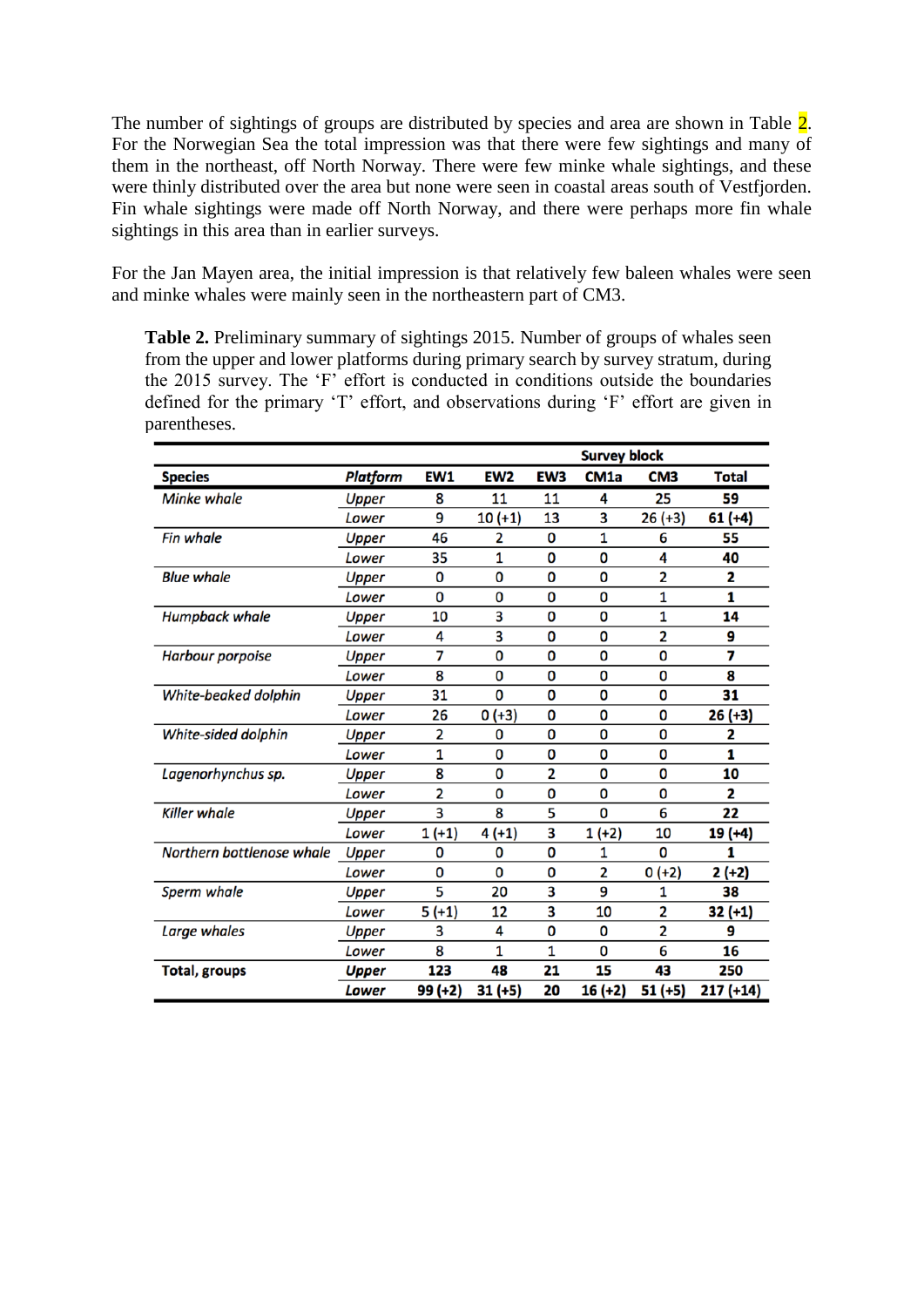

**Fig. 3.** Survey blocks and (preliminary) transects conducted in primary search mode (T, red) and secondary search mode (F, blue).

## **Brief review of survey effort funded nationally by NAMMCO member countries.**

**Greenland** conducted an aerial survey in West Greenland that was combined with the East Greenland coastal survey mentioned above.

The **Icelandic** part of the North Atlantic Sightings survey (NASS 2015) was conducted during 9 June to  $10<sup>th</sup>$  August 2015. The primary target species were fin whales and common minke whales. However, emphasis was made to identify as many sightings to species as possible, in particular to distinguish fin and blue whales and in the south, sei whales. Identification of longfinned pilot whales was also given high priority. The survey was conducted as a double platform two-way independent line transect survey. The survey was conducted in passing mode on the R/S Árni Friðriksson (AF) with possible delayed closing on the dedicated vessel, R/S Bjarni Sæmundsson (BS).

The BS surveyed in a southern block (IS) between  $54^{\circ}$ N and  $61^{\circ}$ N and  $15^{\circ}$ W to  $42^{\circ}$ W during the first part and during the second part it surveyed in a northern block (IN) between 65.3 and 72°N from Greenland coast to 12°W, but south of the Norwegian survey area CM2 (Fig. 4). The vessel AF surveyed west of Iceland in the Iceland (IW) Greenland (IG) area between the north and south blocks during the redfish survey and the latter part of the mackerel survey, where some effort at Greenland extended into the south block (IS) and west of 42°W (SW).

The first part of the mackerel survey covered mainly the Icelandic 200 nm EEZ (aerial survey block) (IC), with overlap into the south (IS) and north (IN) blocks and farther east than 10°W (IE) (Fig. 5).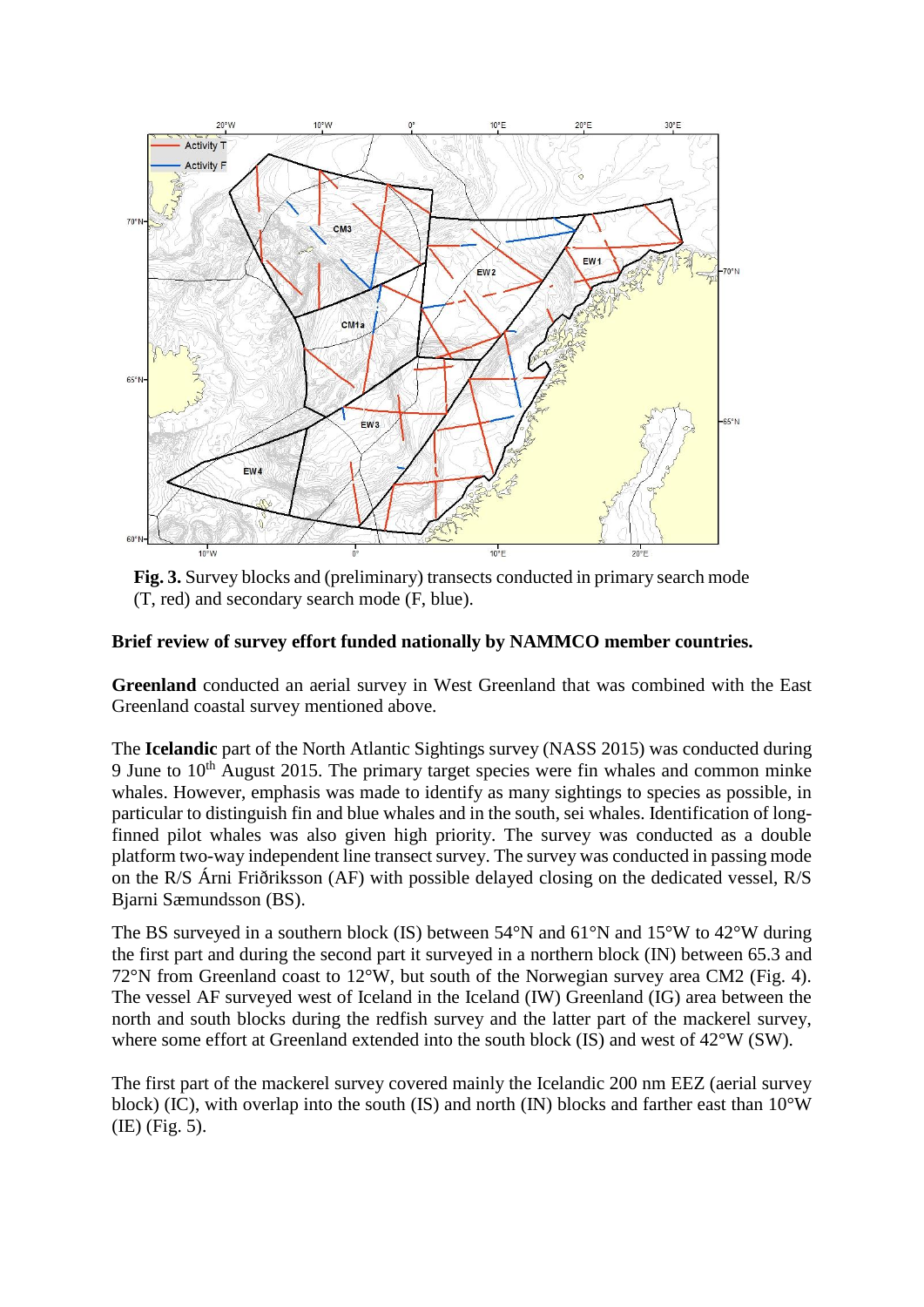A summary of sightings by area and observation effort is given in Table 3. Fin whales were the most commonly observed species (446 sightings) followed by long-finned pilot whales (108 sightings), common minke whales (92 sightings) and humpback whales (85 sightings).



**Fig. 4.** Survey blocks and realized coverage of the Icelandic shipboard survey. Blue: R/S Árni Friðriksson (ÁF); Red: R/S Bjarni Sæmundsson (BS).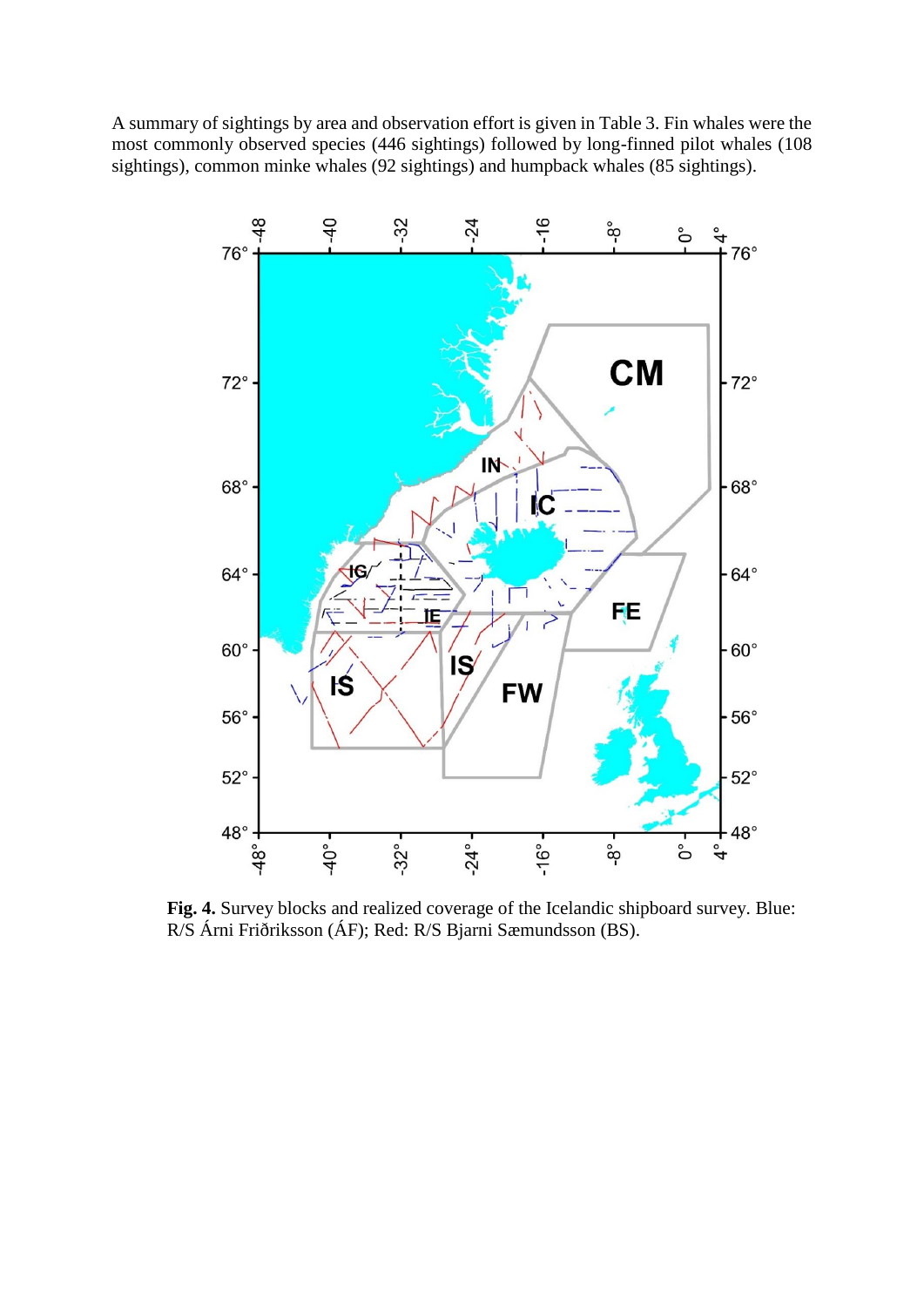**Table 3.** Number of sightings of cetaceans encountered during the Icelandic shipboard survey. BP=fin whale, BB=sei whale, BA= minke whale, MN= humpback whale, PM= sperm whale, OO=killer whale, GM=pilot whale, HA=bottlenose whale, D?= dolphin, M?S?= xxxx

| <b>Area/Time</b>         | nm   | BP             | $\bf BB$       | BM   | <b>BA</b>      | <b>MN</b>      | $B$ ?          | $\mathbf{PM}$  | 00             | GM             | HA             | D?             | M?, S?       |
|--------------------------|------|----------------|----------------|------|----------------|----------------|----------------|----------------|----------------|----------------|----------------|----------------|--------------|
| IW-I                     | 569  | 53             |                | 3    | $\mathbf{1}$   | $\overline{2}$ |                | 1              |                | 1              |                | 3              |              |
| $IW-III$                 | 435  | 74             | 3              | 5    | $\overline{c}$ | $\overline{2}$ | 55             | 15             |                | 22             | $\overline{4}$ | 17             | 6            |
| $IG-I$                   | 809  | 107            | $\mathbf{1}$   | 1    | $\overline{4}$ |                | $\overline{3}$ | $\overline{7}$ | $\overline{4}$ | 5              | $\overline{7}$ | 20             |              |
| $IG-III$                 | 434  | 95             | $\overline{2}$ | 6    | 30             | $\overline{2}$ | 37             | 16             |                | 28             |                | 6              | 5            |
| ${\rm IC}$               | 952  | 26             |                | 1    | 29             | 16             | 11             | 9              | 12             | 26             |                | 29             | 10           |
| $\ensuremath{\text{IN}}$ | 1128 | 60             |                | 14   | 14             | 61             | 14             | 1              | $\overline{2}$ | $\overline{3}$ | $\mathbf{1}$   | $\overline{2}$ | $\mathbf{1}$ |
| IS                       | 2371 | 27             | 30             | 10   |                |                | 6              | 12             |                | 16             | $\mathbf{1}$   | 9              | $\mathbf{1}$ |
| ${<}10^{\circ}\rm{W}$    | 215  | $\mathbf{1}$   |                |      | 12             | $\overline{2}$ |                | $\overline{c}$ | $\overline{c}$ | $\overline{2}$ | 5              |                | 5            |
| $>42^{\circ}W$           | 118  | $\overline{4}$ |                | 1    |                |                | 3              | 10             |                | 5              |                | 3              | $\mathbf{1}$ |
| Total                    | 7031 | 446            | 36             | 41   | 92             | 85             | 129            | 73             | 20             | 108            | 18             | 89             | 29           |
| Podsize                  |      | 1.35           | 1.69           | 1.34 | 1.07           | 1.59           | 1.14           | 1.12           | 4.25           | 26.94          | 2.78           | 6.36           | 2.01         |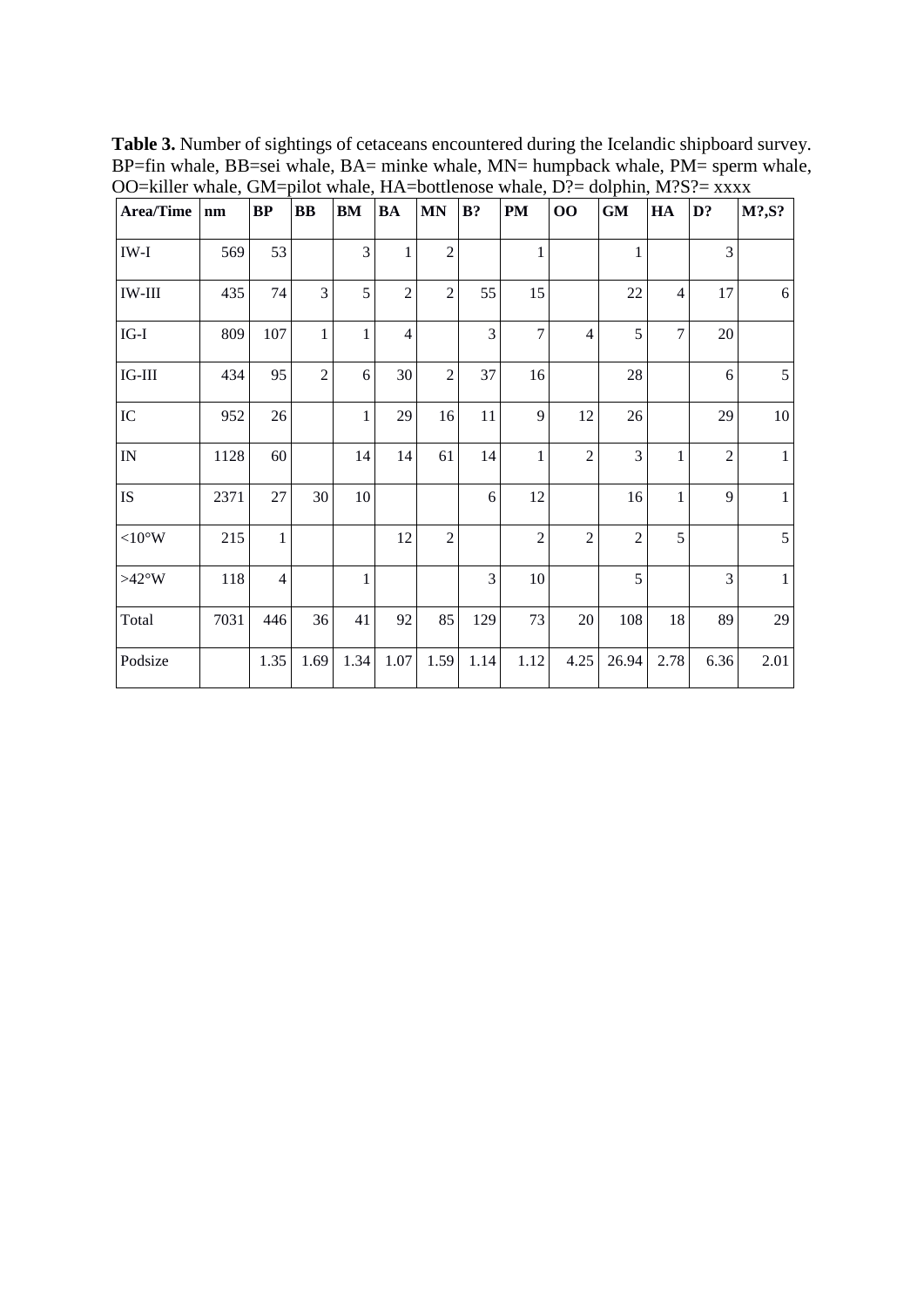**Iceland** also conducted a coastal survey during June-July from a high-winged twin-engine Partenavia aircraft. The survey crew consisted of the pilot and cruise leader in the left and right front seats, and 2 primary observers in the right and left rear seats, using the bubble windows.

Realized effort is shown in Fig. 5 and Table 4. Blocks 1 and 8 received nearly complete coverage, while over 70% coverage was achieved in block 9. Blocks 2, 3 and 6 received under 50% coverage, while blocks 4, 5 and 7 were not covered at all. First-pass (*i.e*. non-repeat) coverage for the entire survey was only 37%, the lowest of the 6 surveys attempted since 1987.



**Fig. 5.** Stratification and planned (black) and realized (red) effort in the 2015 Icelandic aerial survey.

**Table 4.** Cetacean sightings during Icelandic Aerial Survey in 2015. BA minke whale; BM blue whale; BP fin whale; GM long-finned pilot whale; GM/LA mixed pilot whale and whitebeaked dolphins; LA white-beaked dolphin; MN humpback whale; OO killer whale; PM sperm whale.

|                |    |    |                |           | GM/ |    |                |    |           |           |              |              |
|----------------|----|----|----------------|-----------|-----|----|----------------|----|-----------|-----------|--------------|--------------|
| <b>STRATUM</b> | BA | BM | BP             | <b>GM</b> | LA  | LA | <b>MN</b>      | 00 | <b>PM</b> | <b>PP</b> | <b>OTHER</b> | <b>TOTAL</b> |
|                | 16 |    |                | 16        | 4   | 29 |                | 3  |           | 4         |              | 79           |
| ↑              |    |    |                |           |     |    | $\mathfrak{D}$ |    |           |           |              | 9            |
| 3              |    |    |                | 3         |     |    | 8              |    |           |           |              | 14           |
| 6              | ി  |    |                |           |     |    |                |    |           |           | 4            |              |
| 8              | 3  |    |                |           |     |    |                |    |           |           |              | n            |
| Q              | 8  | 2  | $\overline{4}$ | 39        |     | 8  |                |    | っ         | 5         | 3            | 72           |
| <b>TOTAL</b>   | 31 | 2  | 5              | 58        | 5   | 41 | 10             | 4  | 2         | 13        | 16           | 187          |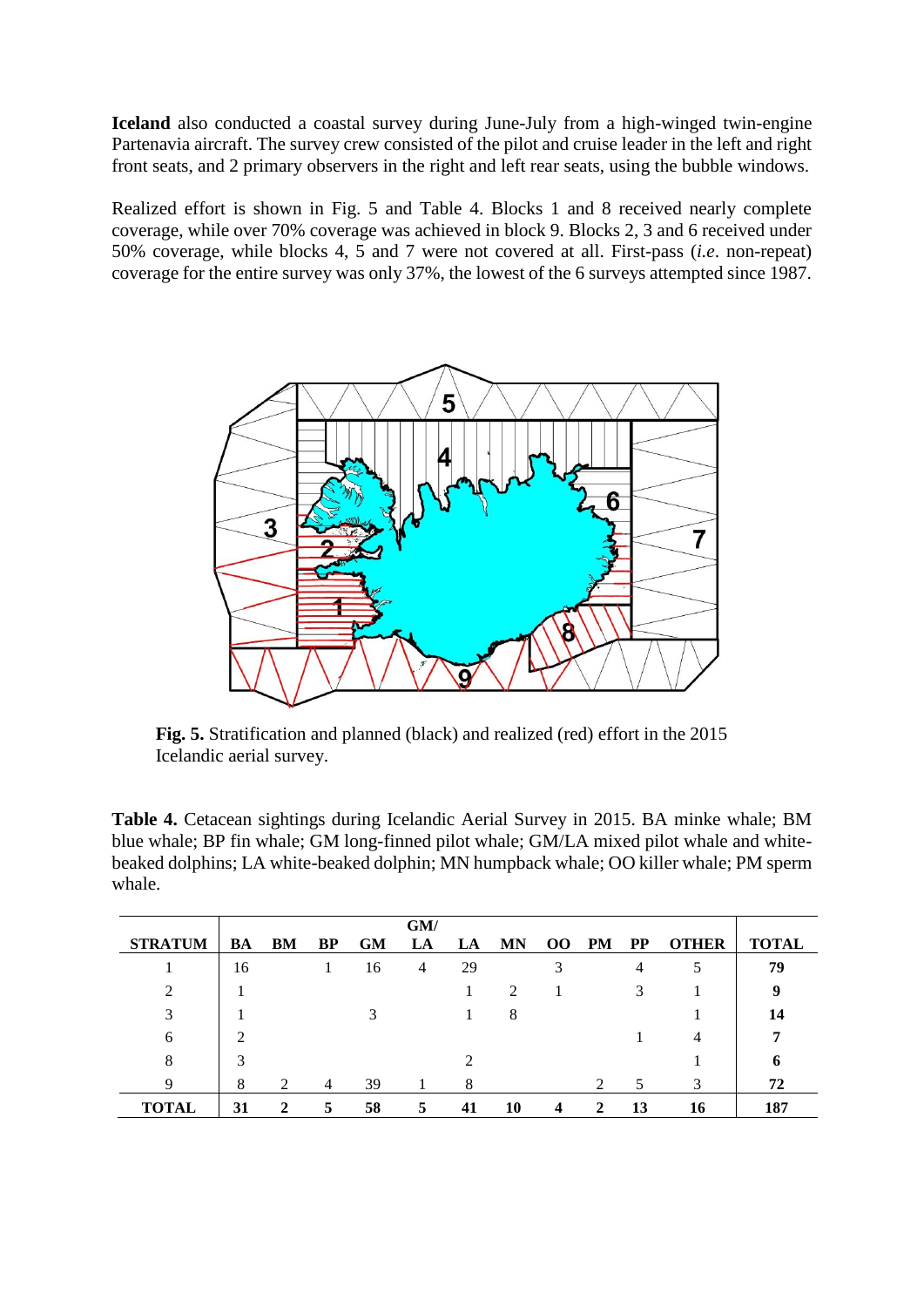**Norway** covered the Norwegian Sea together with the Jan Mayen area – see above.

#### **Financial status for the surveys**

As proposed in the original budget there is funding left for initial analyses and development of abundance and for a review meeting of the results of the surveys.

#### **Plan for analysis and presentation of results**

A first step of the presentation of the results is to prepare standardized maps of all sightings, effort distributed by sea state as well as stratum delineations. This task will be undertaken by Nils Øien (Norway) the following **time schedule** has been decided:

1 February 2016: submission of raw positional data or shapefiles to Nils Øien

- 1 March 2016: draft maps are being circulated
- 1 April 2016: final maps should be ready after review by survey leaders.

For the analyses of the survey results the following schedule was decided for the initial analyses:

Analyses of **pilot whale abundance** from the Faroese (and the Icelandic) survey will be conducted by contracting Daniel Pike and the group suggested that could be paid by NAMMCO using the remaining MFA funds.

Analyses of the **Greenland** aerial survey data for the target species (minke whales, fin whales and humpback whale) will be conducted by the Greenland Institute of Natural Resources (Hansen and Heide-Jørgensen).

Analyses of minke and fin whale data from the Norwegian surveys will be conducted by the Institute of Marine Research Bergen (Øien).

The Iceland minke and fin whale data (incl. Faroese sightings) will be analysed by Daniel Pike and the group suggested that could be paid by NAMMCO using the remaining MFA funds.

The preliminary time schedule for the analyses was decided as follows:

Mid-April 2016: short update to group on progress of the analyses.

Mid-May 2016: Initial analyses should be completed and preliminary reports circulated for minke, fin whale and pilot whales.

A review meeting of the involved researchers is planned for mid May 2016. This will be a meeting of the NAMMCO Abundance Estimates Working Group. The location of the meeting will likely be the Greenland Institute of Natural Resources offices in Copenhagen.

Initial analyses of remaining species:

Greenland will complete a first presentation of humpback whale abundance estimates by mid May 2016.